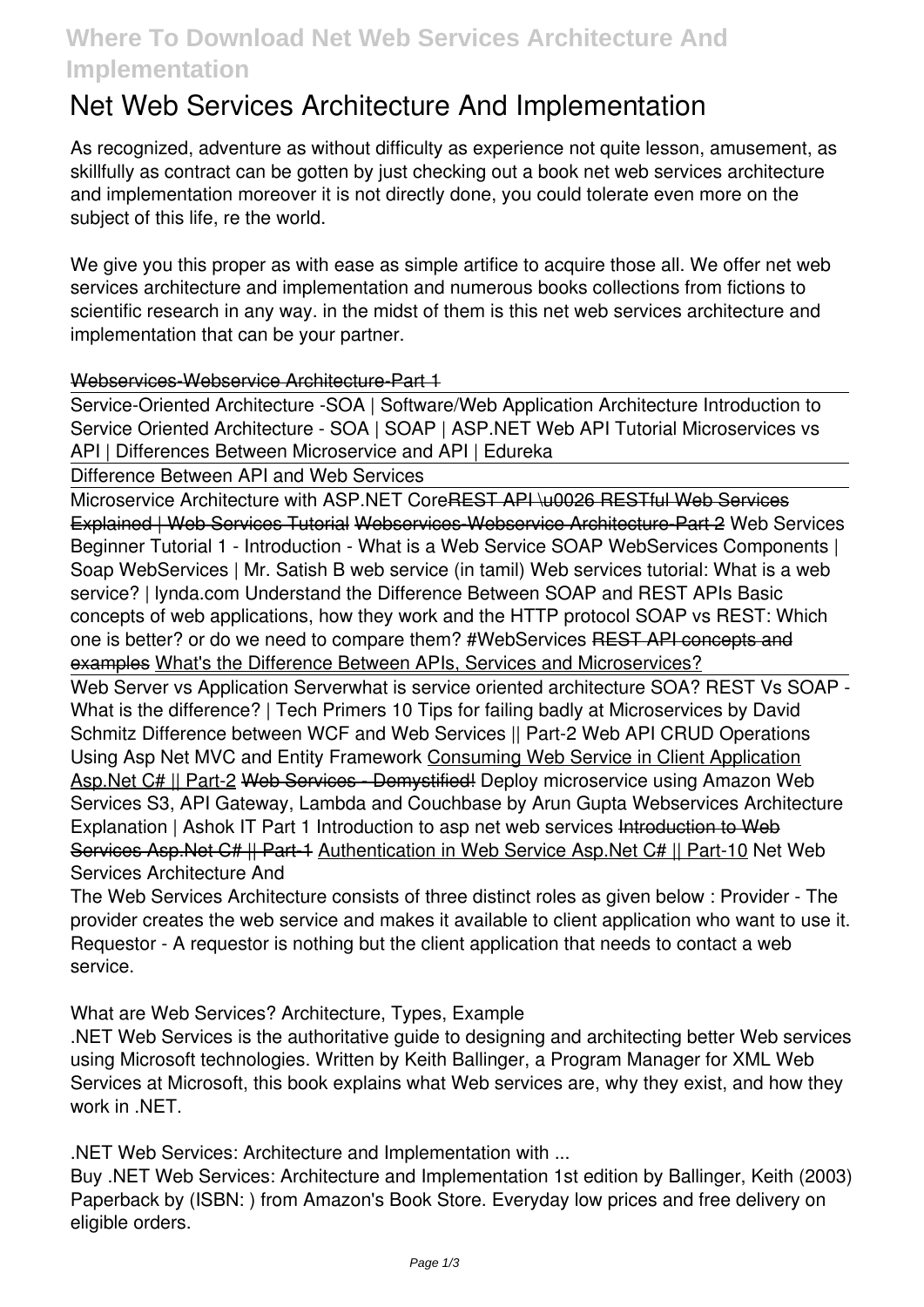# **Where To Download Net Web Services Architecture And Implementation**

## *.NET Web Services: Architecture and Implementation 1st ...*

Web Service Roles. There are three major roles within the web service architecture □ Service Provider. This is the provider of the web service. The service provider implements the service and makes it available on the Internet. Service Requestor. This is any consumer of the web service. The requestor utilizes an existing web service by opening a network connection and sending an XML request. Service Registry

## *Web Services - Architecture - Tutorialspoint*

Web Services Architecture In ASP.NET, a web service is essentially a listener that monitors a particular URL exposed via HTTP, looking for requests packaged as SOAP messages. When a request arrives, the ASP.NET runtime unpackages the request and calls the method for which the request is intended, passing in any parameters included with the request.

## *Web Services Architecture - ASP.NET in a Nutshell [Book]*

A Web Service is a web application that follows code-behind architecture such as the ASP.NET web pages but it does not have a user interface. A Web Service application is basically a class containing a method that is exposed over the Web using simple messaging protocol stacks. The methods of a Web Service are called web methods.

## *An Overview Of Web Services In .NET*

So a Web Service endpoint running on Microsoft.NET could be invoked by another application running on, for example, J2EE, and vice versa. Microsoft.NET and Web Services. Although Web Services can be created on any platform, Microsoft's .NET framework is heavily geared towards the creation of Web Services.

## *Service-Oriented Architecture and Microsoft .NET*

Free e-books and practical advice for developing for web, desktop, mobile, and microservices with Docker. Learn how to migrate existing .NET apps to the cloud.

## *.NET Application Architecture Guides*

I am going to create a new asp.net web service (.NET framework 2.0), the functionality of the web service is to recieve xml input, perform the relevant operation (add/modify/delete) based on the input and return codes which indicates the status of the operation.

## *c# - ASP.NET web service architecture/structure - Stack ...*

In a typical ASP.NET Core web application, these implementations include the Entity Framework (EF) DbContext, any EF Core Migration objects that have been defined, and data access implementation classes. The most common way to abstract data access implementation code is through the use of the Repository design pattern.

## *Common web application architectures | Microsoft Docs*

The architecture of web service interacts among three roles: service provider, service requester, and service registry. The interaction involves the three operations: publish, find, and bind. These operations and roles act upon the web services artifacts. The web service artifacts are the web service software module and its description.

## *Architecture of Web Services - javatpoint*

The different roles associated with the Web services architecture and the programming stack for Web services are described. The architectural elements of Web services are then related to a...